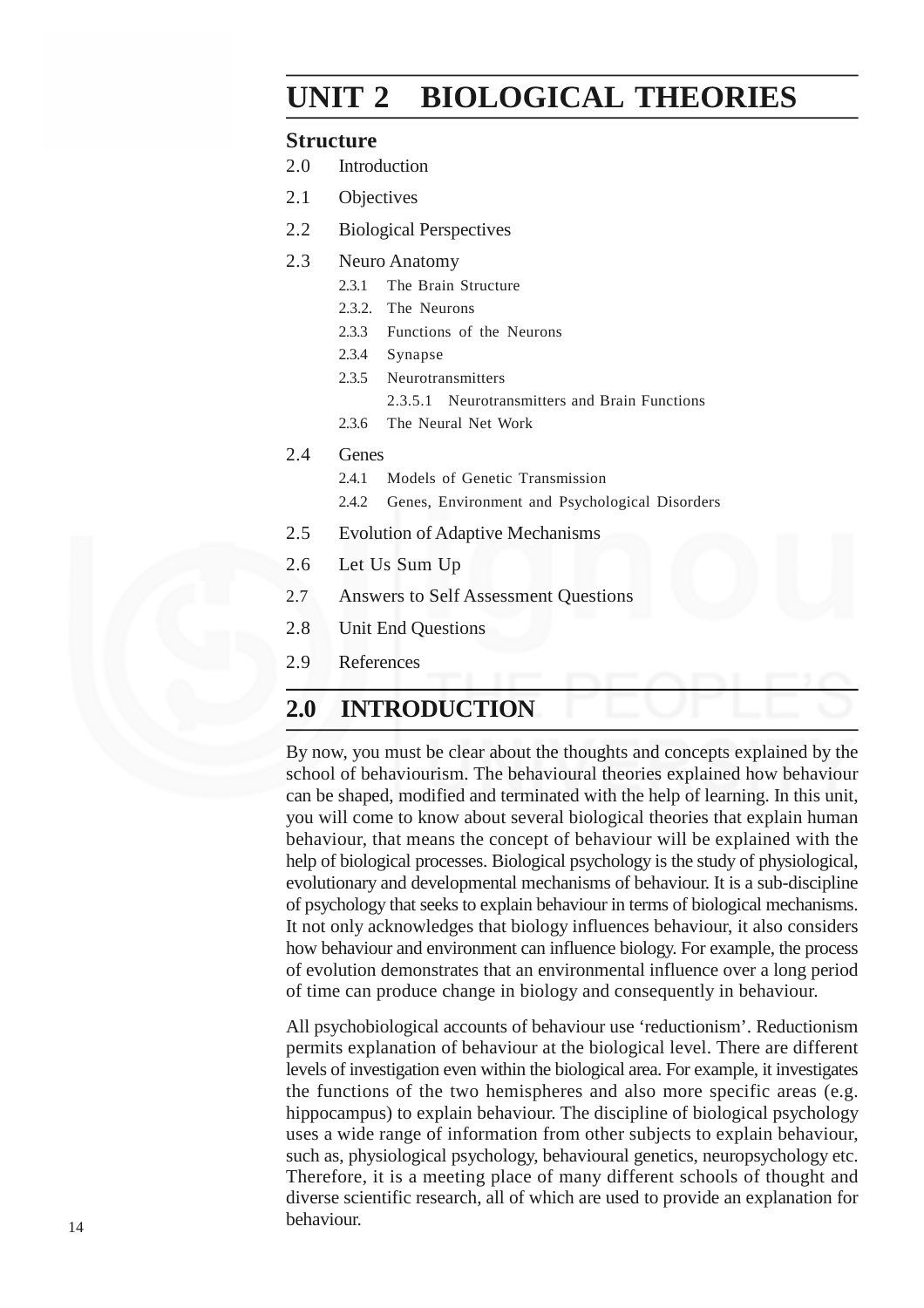The knowledge base of the disciplines that contribute to biological psychology is dynamic and ever changing. Technological advances has permitted substantial amount of new research. Use of functional magnetic resonance imaging (fMRI) and positron emission tomography (PET) to examine the processes of the brain in action are some of the examples.

In brief, biological psychology contributes to our understanding of behaviour much like a jigsaw puzzle. It puts pieces of information together from all other disciplines.

# **2.1 OBJECTIVES**

This unit enable you:

- to understand the basic concepts of biological psychology;
- to recognize the role of genetics in human behaviour;
- to understand the role of evolution in human behaviour; and
- to explain the role of the brain in human behaviour.

# **2.2 BIOLOGICAL PERSPECTIVES**

This field of psychology analyses the biological aspects of human behaviour. The nervous system controls the behaviour and the patterns of behaviour can be understood from the functioning of the brain. The technological advances in the field of neuroscience have shown that the brain is a continually changing organ. Its structure as well as its function keeps on changing. There is a constant flow and processing of information from the endogenous (originate from within the species) activity or sensory events (environmental). The information affects the neurons resulting in release of neurotransmitters which activates the receptors. This in turn activates the genes resulting in synthesis of new proteins, receptors and other membrane components and finally affects the morphological and physiological changes of neurons.

Perceptions, emotions, thought, consciousness and self consciousness are concerned with intimate and subjective entities of the mind that are elusive and difficult to grasp or measure. The field of Neuro sciences and cognitive neuro-sciences have tried to bridge the gap between brain and mind.

Since brain is a vital organ of human body, it is important for you to understand its function (neuroanatomy), brain activity, and genetics. Its structure needs to be studied in order to recognise the role of biological processes in human behaviour and psychological disorders. Let us deal first with the neuroanatomy.

# **2.3 NEURO ANATOMY**

As mentioned earlier also that neuroanatomy refers to the different structures of brain and their functions which help out in the proper functioning and response amongst individuals. In a nut shell, the human brain looks like a walnut from inside. It has several lobes, knots, fluids and neurons

## **2.3.1 The Brain Structure**

Basically, the brain is divided into the forebrain, the mid brain and the hind brain. The higher functions of human beings such as thought, speech and emotions are performed in the forebrain. The mid-brain controls sleep, alertness and pain. The hind brain takes care of respiration and heart rate. The spinal

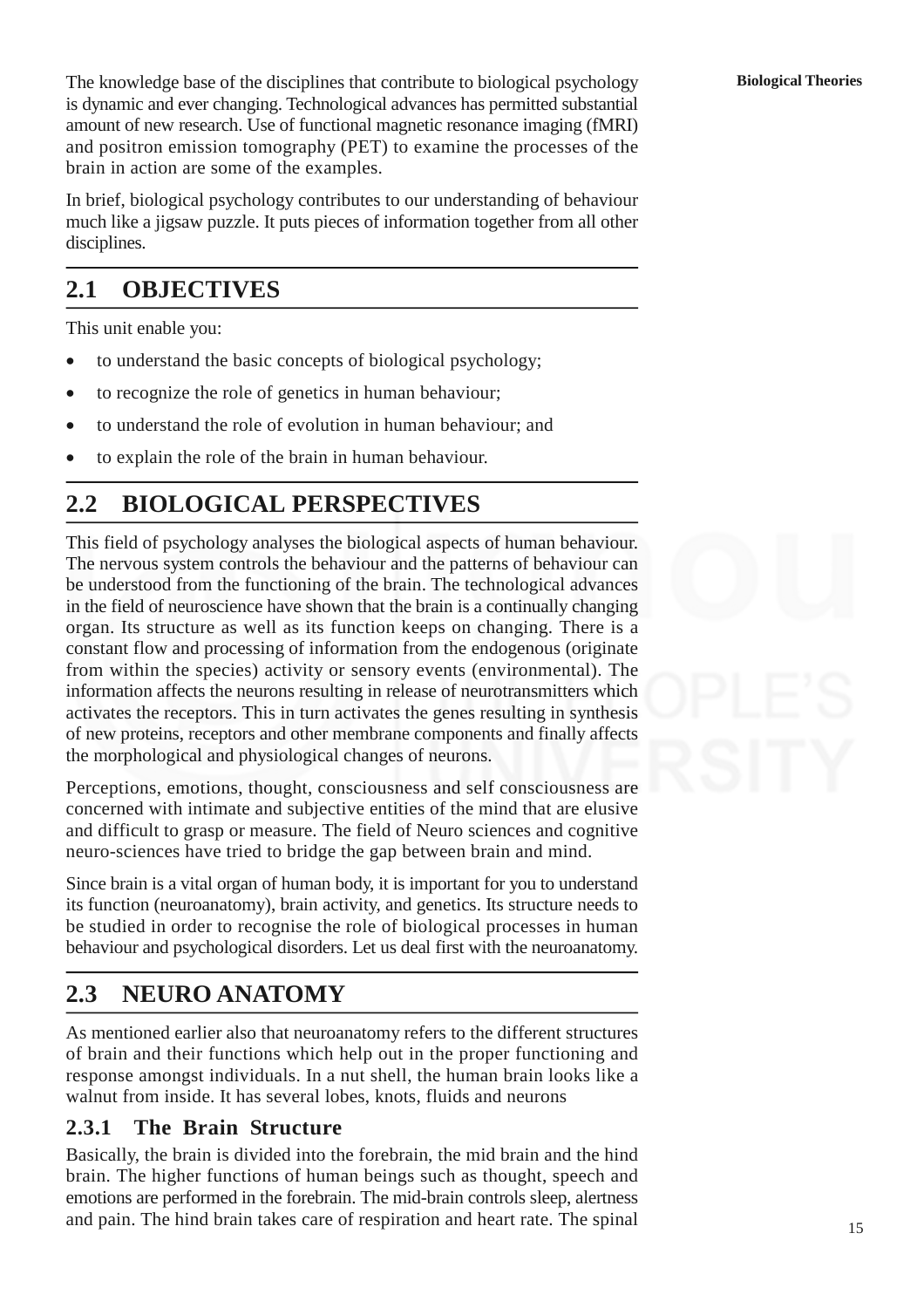cord receives sensory information from the rest of the body and sends commands to the muscles, controls balance and sense of physical space. The cerebellum helps in controlling body movements.

Further, the cerebrum is divided into the left and the right hemispheres and each hemisphere is divided into four lobes- the frontal, parietal, occipital and temporal lobes. The frontal lobe is related to functions of thinking, feeling, imagining and decision making. The parietal lobe controls information about bodily sensations, movement and spatial orientation. The occipital lobe controls visual information. The temporal lobe controls auditory information, memory and language. The limbic system comprises of the thalamus, striatum, hippocampus and amygdala and it lies underneath and deep within the forebrain. The limbic system plays a role in the processes of cognition, emotion, learning, memory and motivation. The orbito-frontal cortex and medial frontal cortex are involved in social cognitions, empathy (capacity to recognise feelings that are being experienced by other person), and theory of mind (ability to attribute mental states, dogmas, intents, needs for one's own self and for others).

The ventricular system is composed of four cavities that are filled with cerebral spinal fluid and projects into the cerebral cortex. When there is damage to the brain, the ventricles may enlarge and fill the space. Therefore enlargement of the ventricles is an indicator of damage to the brain.

The nervous system is made up of nerve cells (the neurons), glial cells, synapses (connections between neurons), and chemical messengers communicating information between neurons (neurotransmitters), multiple inter-neuronal connections and circuits.

Computerised tomography (CT) and magnetic resonance imaging (MRI) scans are the imaging techniques used to see brain structure. Electro-encephalography (EEG), positron emission tomography (PET) and functional magnetic resonance imaging (fMRI) are used for visualizing brain functioning.

## **2.3.2 The Neurons**

The nervous system is made up of nerve cells called neurons. The neurons are specialised cells for receiving, moving and processing information and relay messages from different parts of the body to and back from the higher centres of the nervous system. The neuron has a cell body and two types of fibres, dendrites and axon. The axon conducts nerve impulses to other neurones. The dendrites are shorter and have many branches.



**Fig. 2.1: Structure of a Neuron. (Source: http://the-works.net/tag/diagram-ofneuron)**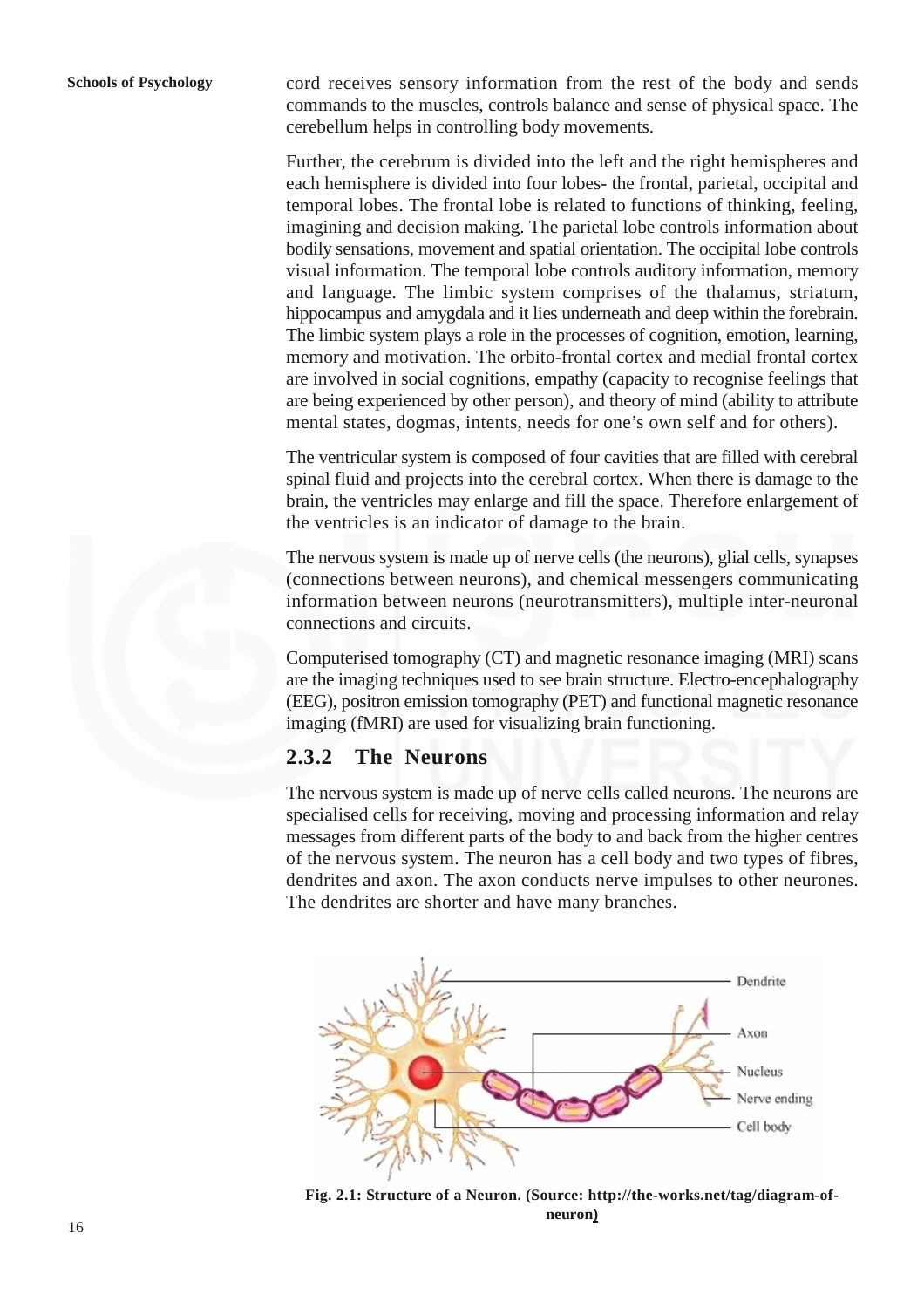#### **Self Assessment Questions 1**

### **State whether the following statements are True or False:**

- 1) The ventricular system is composed of four cavities that are filled with cerebral spinal fluid. (a)
- 2) Neuroanatomy refers to the different structures of neuron and their functions. (a)
- 3) Reductionism helps in explanation of behaviour at the Psychological level. (a)
- 4) Computerised tomography (CT) and magnetic resonance imaging (MRI) scans are the imaging techniques used to see brain structure.

## **2.3.3 Functions of the Neurons**

Neurons carry messages between the brain and the body. They form an interconnected pathway and pass the messages through neural transmission and synaptic transmission. In neural transmission the information within the neuron moves in the form of an electrochemical impulse in an axon and is called an action potential, while synaptic transmission is the process by which information is transmitted from one neuron to another neuron through a synapse.

### **2.3.4 Synapse**

Neurons are arranged in the form of chains and they do not touch each other. The space between the axon tips of a neuron and the dendrite or cell body of another neuron is called the synapse. When the neuron is stimulated, an electrical impulse travels along the axon to its tip called the synaptic knobs. The synaptic knobs contain tiny vessels called synaptic vesicles that contain neurotransmitters.



**Fig. 2.2: Synapse. (Source: http://the-works.net/tag/synapse-diagram)**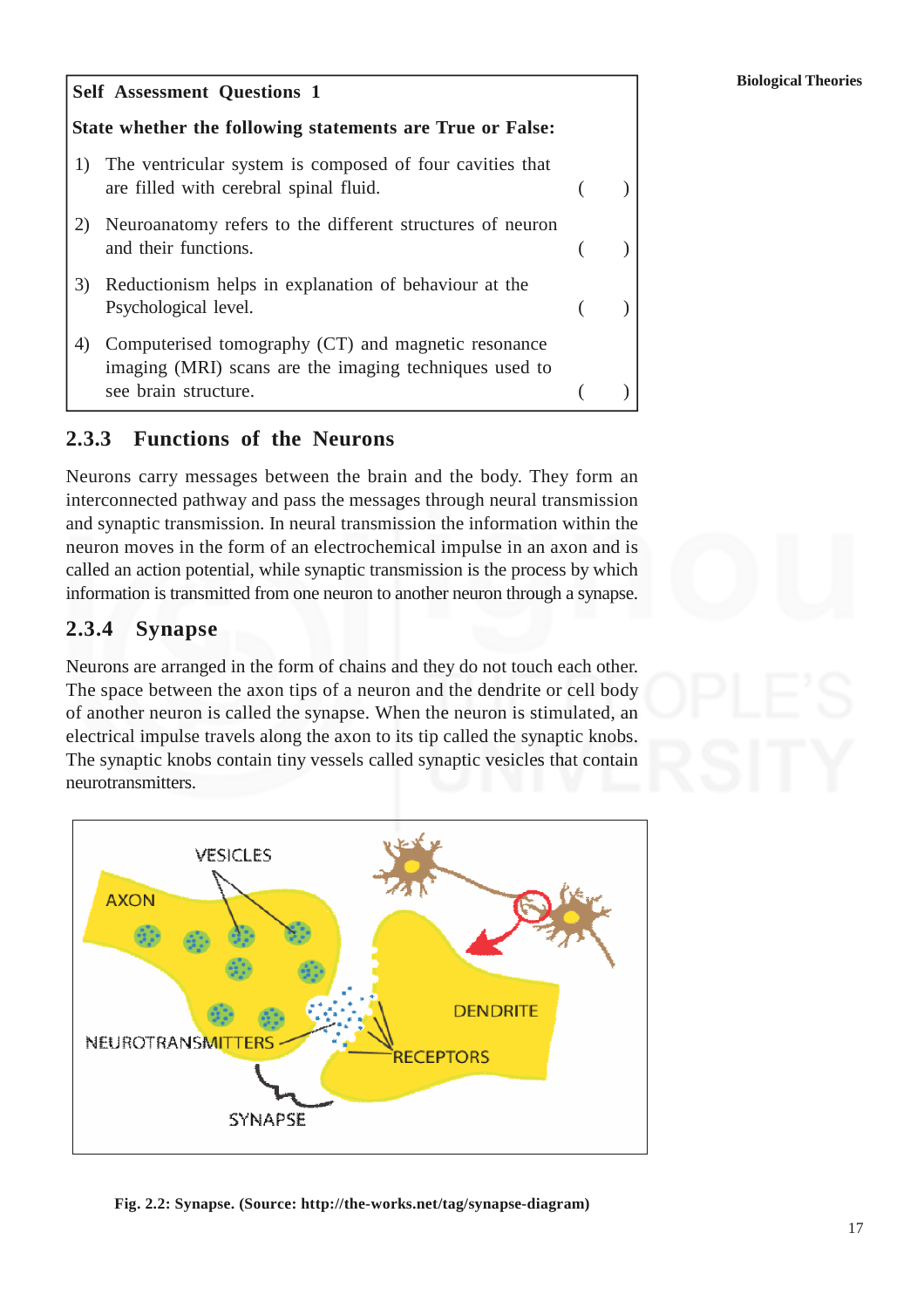

**Fig. 2.3: Diagrammatic representation of changes taking place at the Synaptic Cleft. (Source: http://the-works.net/tag/synapse-diagram)**

## **2.3.5 Neurotransmitters**

The neurotransmitters are chemical substances which are stored in the synaptic vesicles and get released into synapse when electric signal reaches the synaptic knob. The neurotransmitters carry information across the synapse and have inhibitory (turn off) or excitatory (turn on) effect on the receiving neuron. If the effect is excitatory in nature then there is a change in the resting potential of the receiving neuron and the process of neural transmission occurs in this neuron. On the other hand, if the effect of the neurotransmitter is inhibitory, no action potential is generated in the receiving neuron and the message is not transmitted.

Some neurotransmitters are reabsorbed by the synaptic terminals from which they were released, this process is called reuptake. Reuptake prevents action and further production of the neurotransmitter. Whether a neuron will generate an action potential and pass the message to other neurons in its pathway depends on the balance between the excitatory and inhibitory synapses.



**Fig. 2.4: Flow of neurotransmitters**

**(Source:http://www.drugabuse.gov/publications/brain-power/grades-4-/ neurotransmission-module-3/background)**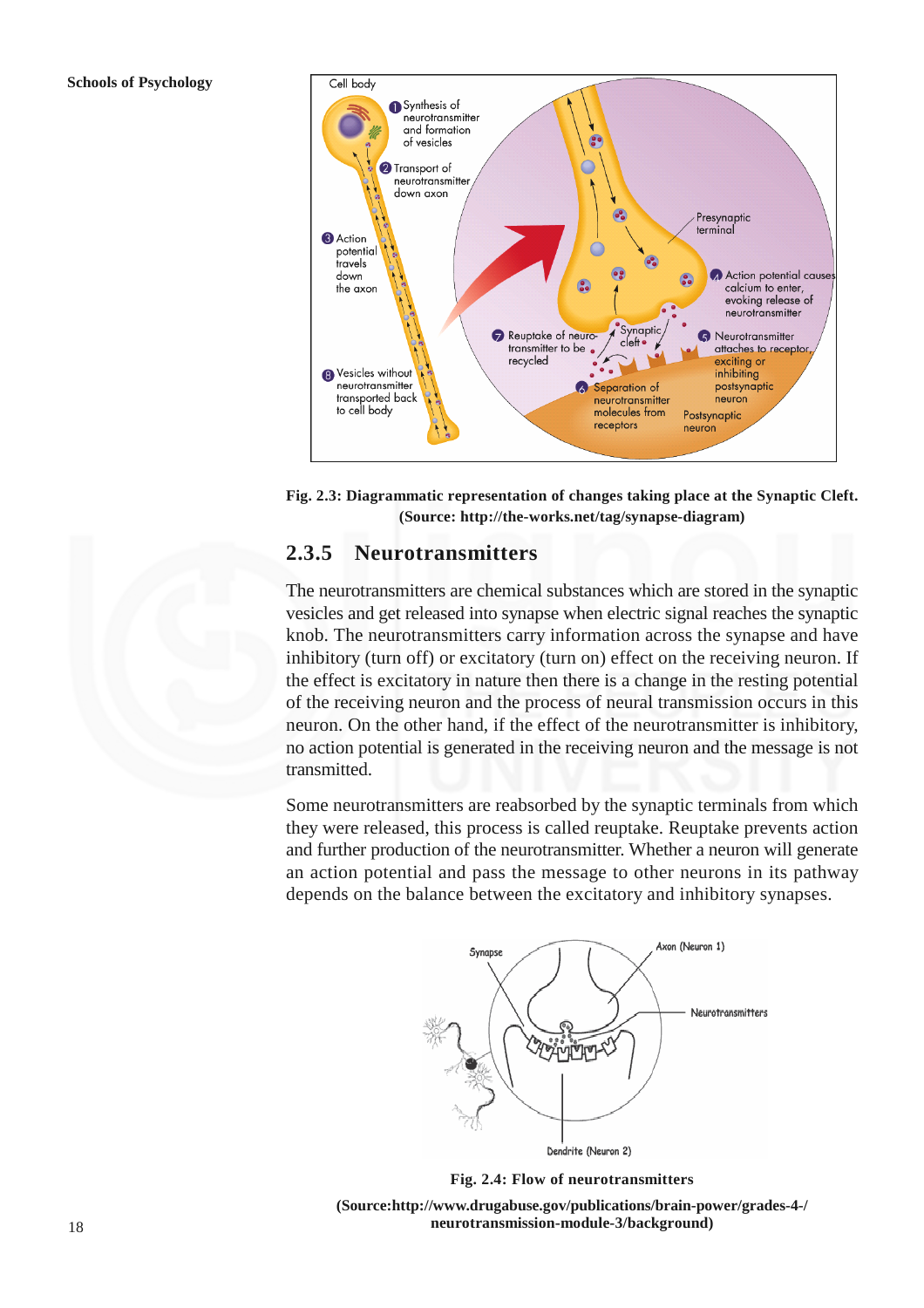#### **Biological Theories**

### **2.3.5.1 Neurotransmitters and Brain Functions**

There are several types of neurotransmitters which operate in the brain and carry out different functions. Synaptic transmission in the brain can be altered through the use of drugs that increase or decrease the effectiveness of specific neurotransmitter. Some of the neurotransmitter can be mentioned as follows:

- Acetylcholine (ACh) usually has excitatory effect and is present mainly in the hippocampus. It plays an important role in the formation of new memories. Decreased ACh levels, caused by degeneration of the neurons that produce it, are associated with Alzheimer's disease.
- Gamma-aminobutyric acid (GABA) is a major inhibitory neurotransmitter. Anti-anxiety drugs work by activating the action of GABA.
- Serotonin plays a crucial role in the regulation of mood, appetite and sleep. Low levels of serotonin are associated with depression. Antidepressants work by inhibiting the reuptake of serotonin that increases the amount of serotonin in the brain.
- Norepinephrine is an excitatory neurotransmitter and influences mood states. Drugs like cocaine/amphetamines have their psychological effects by prolonging the action of norepinephrine and slowing its reuptake. Its deficiency causes depression.
- Dopamine when released in the brain produces intense feelings of pleasure. An excess of dopamine is thought to cause schizophrenia while its deficit leads to Parkinson's disease.

## **2.3.6 The Neural Network**

The neurons (grey matter) are connected to other neurons through axons and dendrites (white matter) and communicate with each other by electrical, chemical and molecular exchanges. These exchanges are conceptualised as the biological substrate of thought, emotion, memory, judgements and feelings; these processes are affected in psychiatric disorders. Instructions are coded in the DNA of neurons for the synthesis and metabolism of these chemicals, molecular messengers and complex proteins. The dysfunction in neural command system may result in disruption of connections resulting in malfunction of the chemical balances and feedback loops. There may be mutations of implicated genes or abnormal regulation of their expression.

# **Self Assessment Questions 2 Fill in the Blanks:** 1) The neurons (grey matter) are connected to other neurons through ............... and ................................................ . 2) Gamma-aminobutyric acid (GABA) is a major ................................... neurotransmitter. 3) Neurotransmitters: are ................................................................ which are stored in the .............................................. and get released into synapse when electric signal reaches the synaptic knob. 4) When the neuron is stimulated, an .................................................... travels along the axon to its tip.

19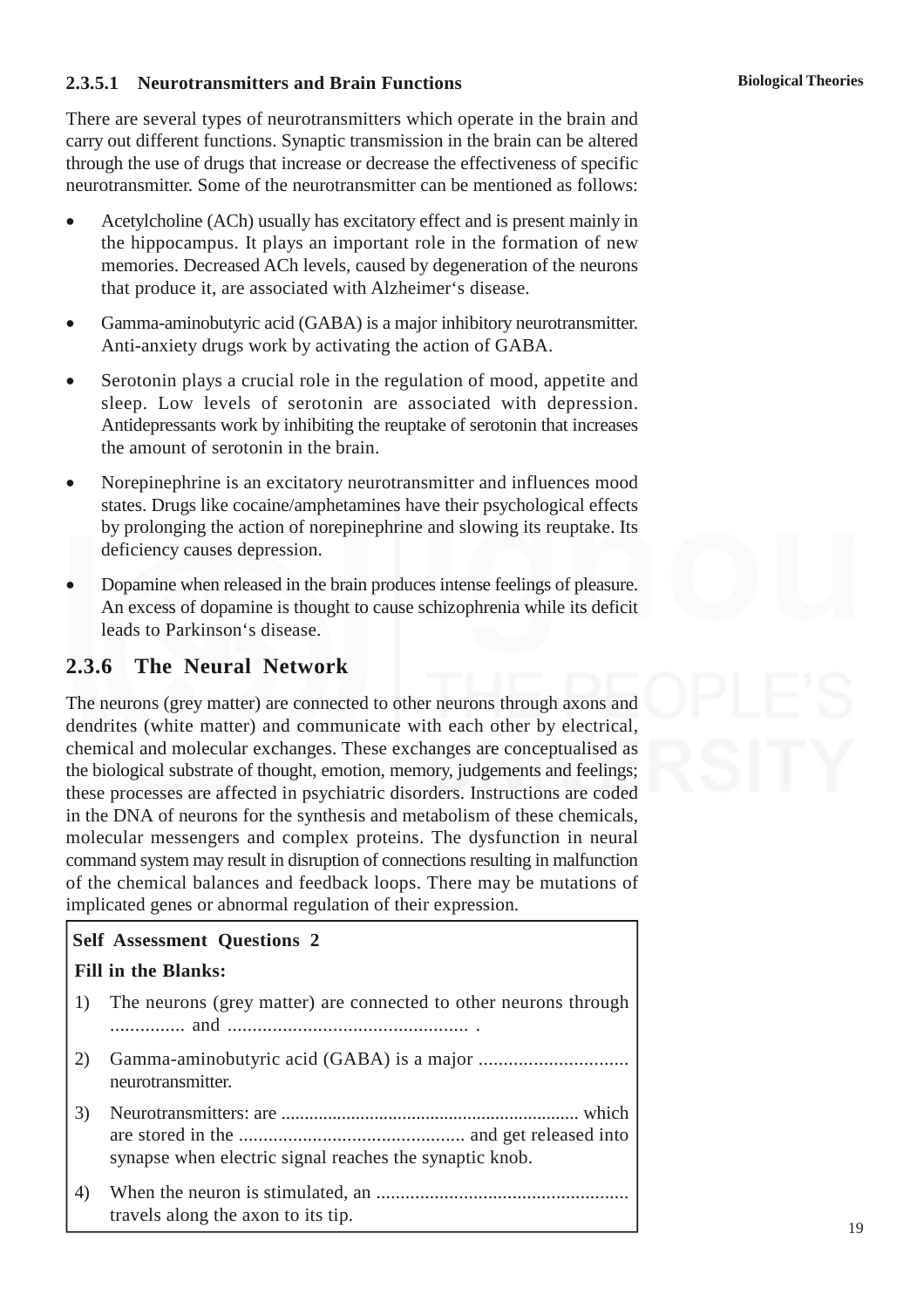### **2.4 GENES**

Humans have 46 chromosomes, made up of 23 pairs in their body cells. There are 44 chromosomes called autosomes that are numbered from 1 to 22 according to size from the smallest to the largest as well as the two sex chromosomes: X and Y. Women's chromosomes are described as 46, XX. Men's chromosomes are described as 46, XY. A mother passes 23 chromosomes to her child through her egg and a father passes 23 chromosomes through his sperm

The chromosomes are made up of deoxyribonucleic acid (DNA). Each chromosome consists of two very long thin strands of DNA chains twisted into the shape of a double helix and are located in the nucleus (the 'control centre') of our body cells. The chromosomes can be conceptualized as long strings of genes. Since the chromosomes in the cell's nucleus come in pairs, the genes in the nucleus also come in pairs. Each gene in the cell contains a piece of genetic information which guides our growth, development and health. The genetic information contained in the DNA is in the form of a chemical code, called the genetic code

The DNA's genetic code is virtually identical across all living organisms and is like a recipe book for the body to make proteins and control how the genes work. We all have variations in the genetic code which is why we are all unique. Most variations are harmless. However, variations in the genetic information can sometimes make the gene faulty which means that a particular protein is not produced properly, produced in the wrong amounts or not produced at all. Variations that make the gene faulty are called mutations. These faulty genetic variations or mutations can result in genetic disorders, affecting growth, development and functioning of the body. In other cases, the variation in the genetic code may make a person more susceptible for developing a genetic disorder.

Different cell types, tissues and organs have specific roles and so produce specific proteins for that role. The genes are expressed or not expressed depends on whether they are turned on or off. The genes that contain the information to make the necessary proteins are therefore 'switched on' in these cells while the remaining genes are 'switched off'. For example, the genes that are 'switched on' in liver cells are different to those that are 'switched on' in brain cells because the cells have different roles and make different proteins.

The basic unit of genetics is the genome which is the complete set of instructions for the development of every cell in the body. The human genome is present in the nucleus of the trillions of cells in human body and consists of long molecules of DNA. Phenotype refers to the expression of the genes as a result of their interaction with the environment.

Strands of the DNA have the information needed by the cells to produce the protein which is the primary component of all organisms. An important function of the DNA is to replicate itself before cell division begins, so that every new cell has a copy of the instructions required for manufacturing the protein.

There are thirty two thousand genes in the human body, which are functional units of the DNA and carry the precise instructions for manufacturing a specific protein. Genes are microscopic bags of chemicals found on the chromosomes.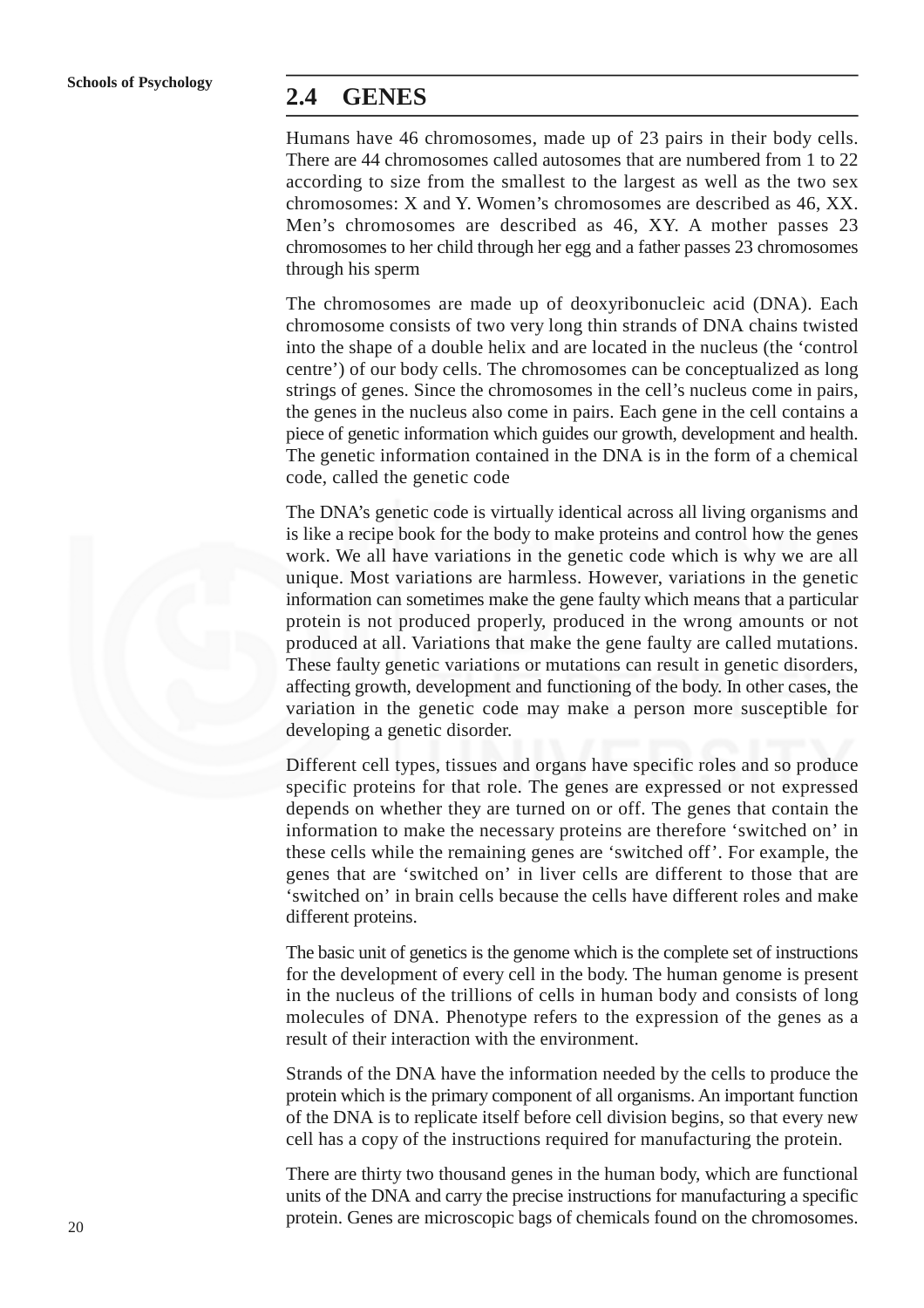Genes are transferred/passed on through mutations, that is, alterations or changes caused from incorrect copying of instructions during cell replication and this may be inherited or acquired. Inherited mutations are caused due to mutations in the DNA of the reproductive cells (sperm and ovum) - when these mutated cells get passed to the child, the mutations would be found in all the cells in the child's body. Acquired mutations are changes in the DNA that occur throughout life due to sunlight or carcinogens. Inherited mutations play a role in diseases such as cystic fibrosis and sickle cell anemia and may predispose a person to cancer, mental illnesses, etc. However, our cells have the ability to repair many of these mutations. If the cells fail to do so, the mutations are passed to the future copies of the affected cell.

## **2.4.1 Models of Genetic Transmission**

The chromosomes operate in pairs and each set has the same genes on it but in different combinations called alleles. Alleles refer to whether the combination of genes is dominant or recessive. The hair colour, texture, eye colour, etc., are decided by the combination of alleles inherited by the individual. A dominant allele always shows its effect irrespective of what the other allele in the pair is whereas a recessive allele expresses its effect only if it is paired with another allele of its own kind.

Genetic disorders have a dominant-recessive pattern of transmission. In dominant pattern of disease inheritance, if the person has a normal allele and a disease allele, he is likely to develop the disease because the disease allele is dominant. Since, this person carries a normal and a disease allele, his/her child has a 50 percent chance of inheriting the disease allele and thus a 50 percent chance of having the disease. In recessive pattern of disease inheritance where both parents carry one normal allele (N) and one disease allele (D), neither of them have the disease but both are carriers of it. The combination of alleles that they are likely to pass on to their children are NN, ND, DN or DD. Thus, each of their children has 1/4th chance of being normal (NN), 1/4th chance of developed the disease (DD) and 1/2 chance of being carriers of the disease (ND, DN).

Disease inheritance, sometimes, is complex and may not be explained by the dominant-recessive pattern of transmission. In such cases, the pattern is likely to be polygenic, that is, multiple genes may play a role in the expression of a characteristic. Diabetes, coronary heart disease, epilepsy, etc., are a result of such polygenic processes.

It has been suggested that genetic factors are involved in the manifestation of several traits such as subjective well being, political views, job satisfaction, religiosity etc.

## **2.4.2 Genes, Environment and Psychological Disorders**

Researchers believe that an important aspect of genetic transmission is that what is inherited is only the predisposition and not the inevitability of having the disorder. It is the mutual influences of nature (biology) and the nurture (environment) on each other that determine expression of most of the psychological traits and disorders. For instance, the trait of extraversion is thought to be partially inherited. A child born with extraversion genes may generate positive reactions in people in his/her environment, which further strengthen this personality trait. It is also suggested that people tend to select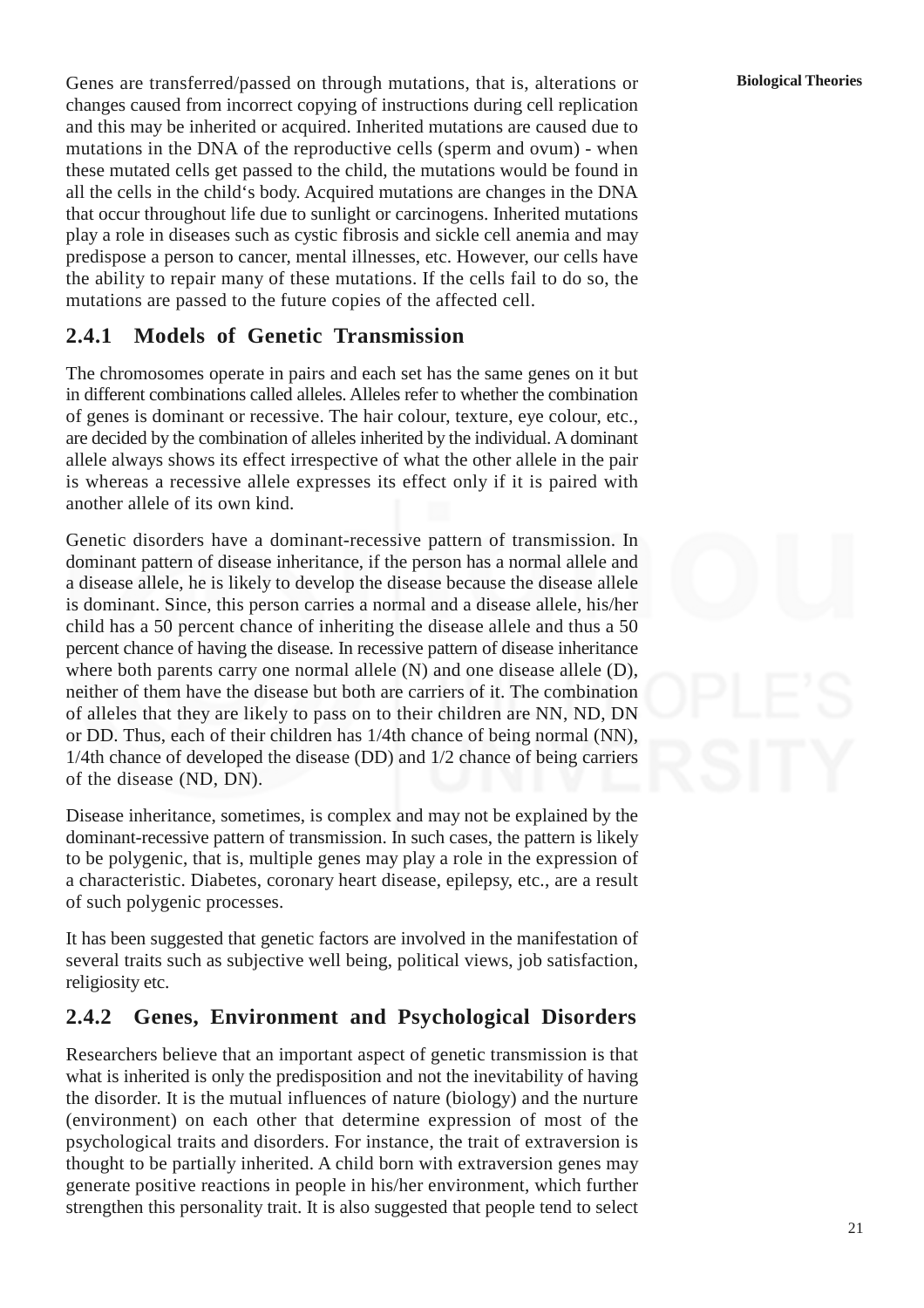environments that are consistent with their inherited interests and capabilities and these environments in turn facilitate the expression of these characteristics.

*The diathesis-stress model* suggests that a person may carry some vulnerability or inherent risk to develop a particular disorder. This vulnerability can be biological - inheriting disordered genes, it may be psychological - a faulty personality trait, or may be social - a history of abuse or poor interpersonal relations. In addition to this, for the disorder to develop, one must experience some kind of stress or trigger. This stress could be biological - an accident or illness that changes the neurotransmitter balance, psychological - perceived loss of control, or social - a traumatic event. The full-blown disorder can develop only when the vulnerability to develop disorder combines with the stress.

A large study which demonstrates the diathesis-stress model involved biological parents with and without psychiatric disorders and their children. They were interviewed and ratings were obtained to determine the child's chances of developing psychiatric disorders. A significant factor here was the presence of maladaptive parental behaviour. It was found that children who developed psychiatric disorders tended to come from homes with maladaptive parental behaviours, irrespective of whether their parents had psychiatric disorders or not. Similarly, children of parents who had psychiatric disorders were found to develop the disorders only when there was a history of disturbed parental behaviour. Thus, the diathesis of parental psychiatric disorders produced a full blown illness only when combined with the stress of living with parents having maladaptive behaviours. Thus, a genome may not always express itself in the phenotype. Incomplete penetrance occurs when the genotype that predisposes a person to a disorder doesn't get manifested.

According to the multifactorial polygenic threshold model, several genes of varying influence are involved in the transmission of a disorder or characteristic. The specific combination of inherited genes decides whether the vulnerability or risk is high, low or moderate. The symptoms of the disorder are thought to develop when the combined effect of genetic and environmental factors exceeds a certain threshold. This model is more popular than the single-gene explanations of genetic transmission.

### **2.5 Evolution of Adaptive Mechanisms**

Human beings enter the world with biologically based mechanisms that predispose them to behave, to feel, and to think in certain ways. This allows them to learn, remember, speak a language, perceive certain aspects of their environment at birth, respond with universal emotions, and bond with other human beings.

Evolution is a change over time in frequency with which particular genes together with the characteristics they produce, occur within an inbreeding population. Genetic variations arise due to mutations and thereby result in changes in specific characteristics

**Natural Selection**: The principle of natural selection was postulated by Charles Darwin. According to the theory, any characteristic that increases the likelihood of survival of the organism and has the ability to reproduce within a particular environment will more likely be preserved in the population and therefore become more common in the species over time. Environmental demands result in development of new characteristics that contribute to survival of the individual and race.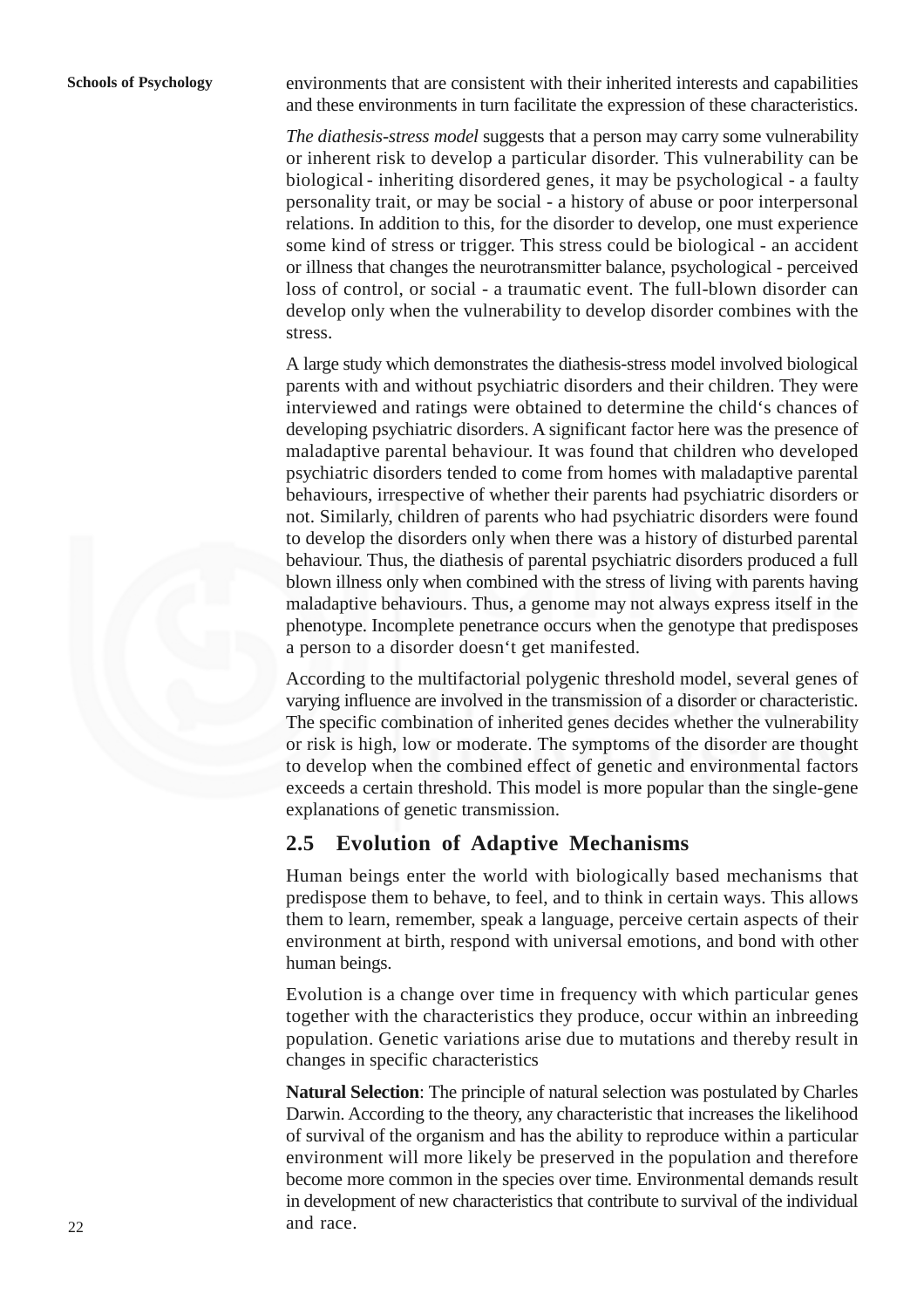**Evolutionary Adaptations**: Physical or behavioural changes that allow organisms to meet with recurring environmental challenges to their survival, and thereby increasing their reproductive ability

**Brain Evolution**: An early human ancestor (4 million years ago) also known as the *Australopithecus,* had a brain capacity of only 450 to 650 cubic centimeters, *Homo erectus* (1.6 million years ago) had 900 cc, the *Neandertal* (14500 cc), and *Homosapiens* (tripled in size). The series reflect that there has been tremendous growth of higher mental processes such as attention, memory, language and thought with time, situation and environment.

Therefore, it can be seen that from an evolutionary perspective, environment and culture provides an important inputs to evolutionary mechanism. The creation of new environments through our own behaviour is another important part of the evolutionary equation. Modern evolutionary theorist acknowledge the role of past evolutionary pressures that led to natural selection process and also to recent causes such as cultural learning and immediate environment in determining or influencing current behaviour.

### **Self Assessment Questions 3**

### **Choose the correct altenative:**

- 1) The multifactorial polygenic threshold model says that for the transmission of a disorder or characteristic there is an involvement of
	- a) several genes of varying influence.
	- b) several genes of similar influence .
	- c) single gene of varied influence.
- 2) Which of them shows the correct series of human development?
	- a) *Australopithecus*-*Neandertal*–*Homosapiens-Homo erectus*.
	- b) *Australopithecus*-*Homo erectus*-*Neandertal*-*Homosapiens*.
	- c) *Homo erectus*-*Neandertal*-. *Australopithecus*-*Homosapiens*.
- 3) Genetic disorders have a ........................................................ of transmission.
	- a) recessive-recessive
	- b) recessive-dominant
	- c) dominant-recessive pattern

# **2.6 LET US SUM UP**

It can be summed up from the above discussion that basically there are three aspects of biological foundations of behaviour. The first is the structures and functions of the nervous system, the second is the genetic factors that determine not only the characteristics which humans have in common, but also show the mental, emotional and behavioural aspects of our individual identities. The third are evolutionary factors that underlie human capabilities and behavioural tendencies. Understanding the nature and the extent of biological and